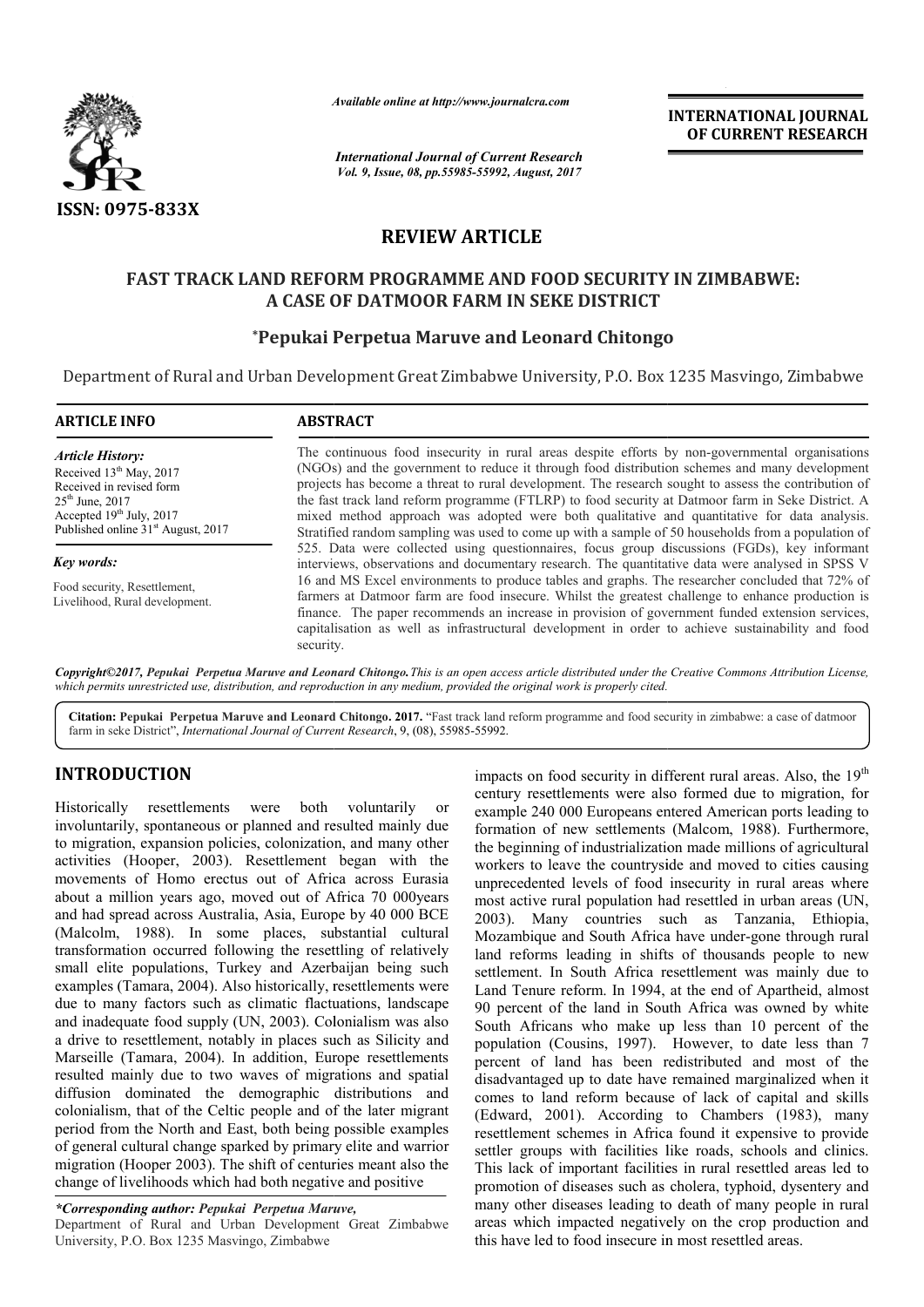In Zimbabwe before 1890, land belonged to the black people of Africa, who practiced crop rotation as well as animal husbandry on nomadic basis. Zimbabwe's armed struggle was crystallised around unacceptable levels of white oppression and deprivation of blacks from land. According to Weiss (1991), during colonial period, blacks were removed from Zimbabwe's fertile soils and resettled in arid areas such as Gwai and Shangani in Matabeleland. Oppressive Land Husbandry Act, Land Apportionment Act, Land Tenure Act and many others were colonial tools of unjustified land grabbing with whites settling on fertile soils and blacks in reserves. Alexander (2006) notes that, there were still highly visible racial divisions of land after independence with roughly 6 000white farmers owning approximately 42% of the land in the country and high populations of blacks were still located in communal areas. Moyo (1995), explained that despite population increase, the figure of 162 000 households to be resettled by the government soon after independence, remained the planning target more than ten years after it was proposed.

These disparities in land distribution and continuous food shortages in communal areas motivated the Fast track resettlement in Zimbabwe which triggered equal land distribution (Alexander, 2006). The Fast Track Land Reform Programme (FTLRP) started in July 2000, with vicious invasions of white owned large scale commercial farms (LSCFs) According to Zikhali (2009), the Government of Zimbabwe passed legislation to institutionalise the FTLRP and adopted two key implementation models, namely A1 and A2 Models. The land reform programme aimed at achieving land equity through rural development schemes such as resettlement, a strategy hoped to ensure food security in Zimbabwe through improved livelihoods (Magaramombe, 2010).

#### **Statement of the problem**

Continuous food insecurity in rural areas has become a threat to rural development in Zimbabwe. Agriculture policy development has taken centre stage to reduce poverty and increase food security. Despite the efforts by the Government and NGOs to enhance or promote food security in rural areas through food distributions programmes, mechanization programmes and many other development projects such as irrigation schemes and resettlement schemes, food insecurity has remained a topical issue among rural populations in developing countries.

#### **Aim of the study**

To assess the contribution of the fast track land reform programme to food security at Datmoor farm Seke District.

#### **Objectives**

- To identify the livelihoods of Datmoor farmers.
- To assess the contribution of the fast track resettlement programme to food security at Datmoor Farm
- To examine challenges faced by Datmoor resettled farmers.

### **Study Area**

Datmoor farm is in Seke District of Mashonaland East Province in Zimbabwe and it lies approximately 30km South-East of the capital city Harare (Mandizadza, 2010). The area is mainly composed with white clay loam soils which are suitable for agricultural purposes. The vegetation which is mainly found in the area is miombo woodland and the dominant species are brachstegia and Julbernadia (Chamunorwa, 2010). Most parts of Datmoor farm is covered by arable lands. Before resettlement, it was meshed with vegetation but with the encroachment of this scheme, the site is sparsely populated. There are also network of streams that runs across gently sloping terrains. The farm measures approximately 2 000hectares (MoLRR, 2013). Prior to resettlement Datmoor was owned by a white farmer who practiced commercial farming and mainly concerned with livestock keeping (cattle ranching) and tobacco and maize farming. During the Fast track resettlement the farm was invaded by the war veterans and peasants occupying the farm. The farm was later gazetted and was subdivided into hundred subdivisions under the recent A1 villagised model. Most resettled farmers at the farm engage in crop production.

#### **Conceptual Framework**

Land reform involves the changing of laws, regulations or customs regarding land ownership. According to Tshuma (2012), land reform is a purposive change in the way in which agricultural land is held or owned, the methods of cultivation that are employed, or the relation of agriculture to the rest of economy. Reforms such as these may be proclaimed by a government, by interested groups, or by revolution. The need for land reform in many parts of the world in order to realize human rights, including the right to an adequate standard of living and the right to food has been acknowledged by human rights experts (Moyo 1995). Land reforms seek to increase land productivity thus leading to poverty reduction and food security. FAO (2016) identifies four conditions towards ensuring food security, adequacy of food supply or availability, stability of supply without fluctuations or shortages from season to season or from year to year, accessibility to food or affordability, and quality and safety of food. In Zimbabwe land reform and resettlement is divided into two broad phases. There are various models which try to explain the resettlement process and these resettlement models include the models A, B, C, and D and these were formed in the first decade after independence, and the recent models that were formed under Fast track resettlement which includes AI and A2 models (Magaramombe, 2010). However, the research is going to focus mainly on the A1 and A2 model since the farm under research was occupied in the phase of fast track resettlement programme.

#### **Resettlement models soon after independence**

In the initial phase of resettlement in Zimbabwe, the main resettlement models used in land allocation were Model A, Model B, Model C and Model D, and each of these models emphasized specific aspects (Palmer, 1990). Auret (1990) explained that resettlement of communal farmers was done according to different models which can be defined as idealised representation of realities that is intended to demonstrate certain properties of real world. Priority was given to at the establishment of essential services such as schools and infrastructure and marketing facilities. Model A scheme comprises on intensive nucleated village settlement with individual small holder with arable units of 5hactares, a residential plot and communal grazing land of between 10 to 30hactares per household. Model B is an intensive co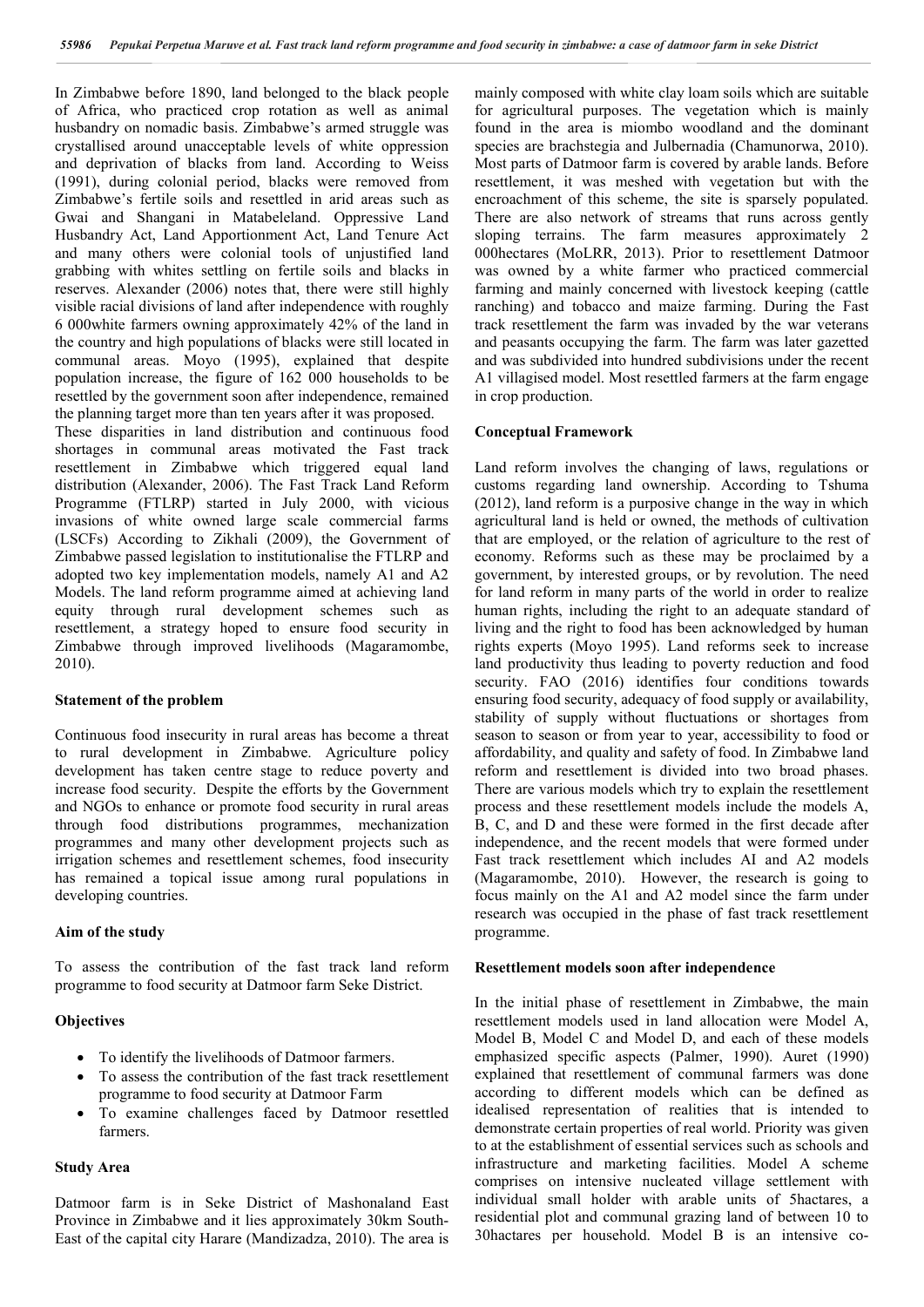operative settlement with communal living. Model C involves individual holder production on state farm, which provides services in exchange of labour. This was done under willing buyer, willing seller arrangement (Palmer, 1990). Model D is a labour addition which entails rotation use of land, resettled land for livestock grazing by peasants in the drier communities. Model D also designed for the drier agroecological regions IV and V, providing grazing for use by communal areas. Each of these has the potential to ensure food security in the country, though the model B for instance, has largely been disbanded (Tshuma, 1997).

# **Resettlement Models of the Fast Track Resettlement Programme**

In 2000, the Government's accelerated Land Reform and Resettlement Implementation Plan or 'Fast Track' resettlement, initiated a new phase in land occupation process (Moyo et al 2009). According to the land policy statement of the government of Zimbabwe adopted in 1990, which still applies, the criteria for identifying land to be acquired for redistribution are that the land is: derelict, underutilized, owned by a farmer who also has other farms, foreign owned, or contiguous to communal lands (Government of Zimbabwe 2003a). Fast track eventually encompassed by two models A1 model or small-holder farming, to be undertaken on a 'villagised' basis with communal grazing lands or within selfcontained units and A2 which was intended for medium and large scale commercial farming aimed at those able to mobilize resources (Alexander, 2006). Mandizadza (2010) notes that, Model A1 is simply a modification of the original model A while the A2 model is commercial. Twenty percent of all resettlement plots under the model A1 pattern are officially reserved for war veterans, repeating a commitment made by the government since the early 1990s (Sadumba, 2008).

These resettlement models was also done as a way to increase food security in the country through offering the peasant much bigger pieces of land than what they used own in communal areas (Scoones and Wolmer, 2002). Also due to the fact that the communal areas which the farmers used to own had been degraded due to overuse, the models A1 and A2 which had fertile soils aimed at enhancing food security in rural areas. The support extended by government in form of provision of inputs, seeds and fertilizes, through GMB, AGRIBANK was aimed also at improving food security on rural population (Mandizadza, 2010). However, according to Chambers (1983), many resettlement schemes in Africa found it expensive to provide settler groups with facilities like roads, schools, electricity and clinics. Thus FTLRP is not exceptional to this statement. Moreover the government has not engaged in any speedy process to guarantee security of tenure on land allocated for resettlement: settlers on A1 model farms are in theory being issued temporary permits as occupation licenses, expected to be converted into proper leases (Mandizadza, 2010). Thus this has de-motivated the farmers with fear that they might evicted, leading food insecurity in most resettled areas.

## **The Nature of Pre and Post resettlement crop outputs**

The resettlement programmes especially in African countries were usually characterised by high rates of decline of outputs. The resettlement programmes affects food programs leading to decline in crop outs in areas where people have been resettled (Tekere, 2009). This is usually the case of developing countries since developing countries usually have no capacity to recover from shocks which are usually encountered during the resettlement process. For instance, the case of Ujama in Tanzania led to severe decline crop outputs (Gerrit, 1971). This was because, the resettlement programme forced people to move away from subsistence farming to growing of cash crops and those crops which people were not familiar with (Goran 1980). This lack of motivation led to detriment labour in crop production leading to decline in crop output. Also, the case of Zimbabwe was similar to that of Tanzania. According to Moyo etal (2009), the war veterans were given 20% of the A2 plots which were taken from the white settlers. Most of these war veterans had no capacity to effectively utilise the farms which they resettled in and this impacted negatively on crop production leading to decrease in output quantity (Raftopoulous, 2009). Also Kelly (2003) notes that, people were resettled but were not given enough inputs to enhance crop production and also led to decline in crop production. Therefore, the resettlement outputs before resettlement experienced by Tanzania and Zimbabwe were more than those which they now produced after the resettlement programmes. For some other countries, it took them several years to regain the outputs which they experienced before resettling and in some countries there are still in the process of recovering the crop outputs takes years for it to be accomplished (Scoones, 2010). Therefore, it is the purpose of this study to assess the contribution of resettlement to food security at Datmoor farm.

## **The relationship between resettlement and food security**

In generally resettlement is anticipated to have positive impacts to food security. The main objective of the resettlement fell on the emphasis in improving productivity. According to Mandizadza (2010), the resettlement programme is referred to as an important element of the strategy of the government with equity and transformation. Tshuma (1997) notes that, resettlement is designed to enhance food security by improving productivity within modified status-quo. Moyana (1984) states that, resettlement aims at extending and improving the base for productivity in agriculture for peasants, thereby improving standard of living of the largest and poorest sector of the population in a given area. Resettlement in African countries especially those who were under European colonies had a similar objective which was to reform Land Tenure and aiming to call for land equity (Weiss: 1991). Therefore, if equity of land is enhanced, it means there are higher chances of improved crop yields in the resettled areas. Also resettlement usually in most countries is backed up by mechanization which also accelerates food security in rural areas. Also usually resettlement is backed up by food distribution especially by politicians as a campaigning tool. Cliffe (1998) noted that**,** along with the resettlement programme in Zimbabwe the government gave assistance to the 60% of people who remained in agro-ecological zones IV and V. They received a combination of marketing, credit, extension services and agricultural inputs. This assistance by government though it had its own setbacks was a way to enhance food security. Therefore, resettlement aims at enhancing food security since when people are resettled under reform programmes the idea is to improve standard of living through giving people access to land thereby enhancing development.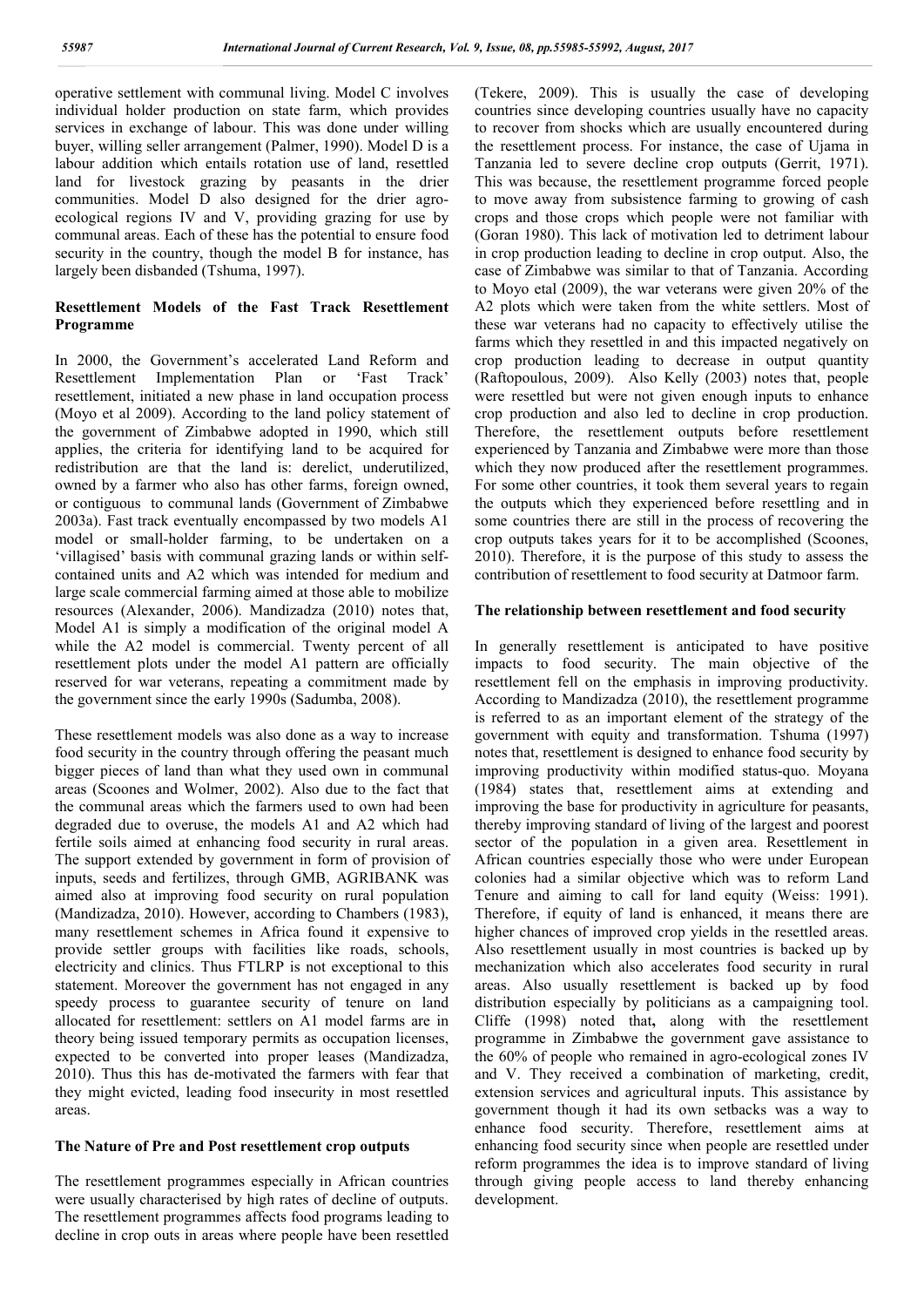## **Positive contributions of resettlement programme to food security**

Agriculture remains the largest sector in most developing countries and is crucial for food security (Scoones and Wolmer, 2003). It is quite relevant to evaluate the land reform programme in Zimbabwe in terms of its contribution to food security. After being allocated plots under fast track resettlement programme, beneficiaries engaged in activities ranging from cop production to other non-land based activities despite the challenges they faced and some areas have better yields than they would have enjoyed without land (Mandizadza, 2010). According to Moyo (2009), he noted that arguably the programme is said to have addressed to some extend the worrisome legacy of historic injustice and economic, social and racial inequalities and broadened the base of economic participation it was associated with significant increase in crop production considering that the resettled farmers owned much larger pieces of fertile land than what they used to own in communal areas (Mandizadza, 2010). The shift from communal lands with increased hectrage of land to the settled people contributed much to the food security in rural areas especially to those who were resettled in areas where soil was fertile and to those who managed to get aid inform of farm equipment and loans from the government.

### **Negative contributions of resettlement programme to food security**

There were positive and sustainable results from the resettlement process, though problems beset the resettled communities who lacked infrastructure and support networks, whether from governmental or from their previous communities. By 1997, there was no big change in land distribution in Zimbabwe (Raftopoulous, 2009). Thus, in the period 1980-1990, very little was achieved in terms of tangible changes in terms of land ownership and poverty alleviation in the country (Owens et al 2003). Although the government made policies to assist the newly resettled farmers, such policies of support to farmers were thus not sufficient to solve the problem of poverty (Cliffe, 1998). In 2003, there was a huge increase in food insecurity in Zimbabwe. For instance, the IFAD Report (2003) indicated that the proportion of households in the very poor category (those below the FPDL) had increased from about 20 percent in 1995 to about 48% in the year 2003 due to food insecurities. Whereas previously food insecurity was understood as a rural phenomenon (Kinsey, 1999), the situation in urban areas has deteriorated sharply mainly because of the declining macro-environment, especially hyper-inflation, negative GDP growth and the shrinking formal job opportunities (Government. of Zimbabwe 2003a).

The above problems of food insecure in most rural areas have been triggered by disorderly process of fast track resettlement. Sadumba (2008) noted that, it appeared that most people who had moved in the plots during this era could not produce at maximum due to the fact that they were worried about the lack of certainty that their title will be secured and thus this also discouraged many from taking up plots. Others, according to UN (2003), had not taken the opportunity because they did not have the resources to cultivate the land and there was no government support to assist new settlers. The absence of legal security and government assistance could leave them vulnerable to hunger and displacement.

# **MATERIALS AND METHODS**

The researcher used mixed methods approach were both qualitative and quantitative data were collected (Terell, 2012). Thus the research used both qualitative and quantitative in research, quantitative research methodologies helped to quantify yields and tonnes obtained before and after people were resettled so as to assess the contribution of resettlement to food security to resettled households in the area under the study. Qualitative methodologies gave the researcher an insight on livelihood strategies employed by resettled farmers, the challenges resettled people faces that increases their resettled people faces that increases their vulnerability to food security and what they think can be done to improve their food security in that resettled areas. The researcher saw the need of using these methods because of its reliability and credibility (Nachmias and Nachmias, 1996). The study population consisted of 527 people (ZIMstat 2012). However the research was carried at household level and 100 households made up the study population (MoLRR, 2013). A sample of 50 households was randomly selected using random number tables. The sample was further stratified according to proportional to gender since 76 household were male headed, the sample proportional to gender were 38 males and 12 females (Masvongo, 2013). Research instruments have their limitations thus the researcher used 50 researcher administered questionnaires, 2 FGDs, 3 key informant interviews and observations in order to increase validity. Secondary sources were also used for cross referencing. For the purpose of collecting data, the researcher sought authority from the Ministry of lands and Rural Resettlement, Seke District Administrator, Seke District Councillor and Seke traditional leaders. The researcher used SPSS V16 and Microsoft Excell 2013 to analyse and present data in the form of tables and figures.

## **Research findings and analysis**

Most beneficiaries of the fast track land reform are war veterans who are above 60 years. Household headship is 76% males this shows the gendered nature of the fast track land reform programme (Gaidzanwa, 2011). This affects production since, FAO (2010) asserts that smallholder farming in Zimbabwe is influenced by gender. As a result, most of the agricultural activities are carried out by women, though decisions on land use and ownership have remained a patriarchal affair (Chitongo, 2017). The majority of famers 67% do not have training in farming**.** There is need for human capital development in order to enhance sustainability of farming at Datmor. Human capital encompasses the education level, knowledge and farming skills which the farmers acquire (Chitongo, 2017). In Indonesia smallholder tobacco farmers acquire tobacco farming knowledge and information on adverse weather patterns from extension officers.

#### **Livelihoods strategies employed at Datmoor farm**

Figure 1 below shows livelihood strategizes of farmers

#### **On-farm livelihood strategies**

Crop production and livestock rearing are the on-farm livelihood strategies. The major crop grown is maize. A 1 farm does not exceed 6 hectares making it difficult to practice extensive livestock production (Wolmer, 2003). Hence small livestock such as goats and poultry are dominant in most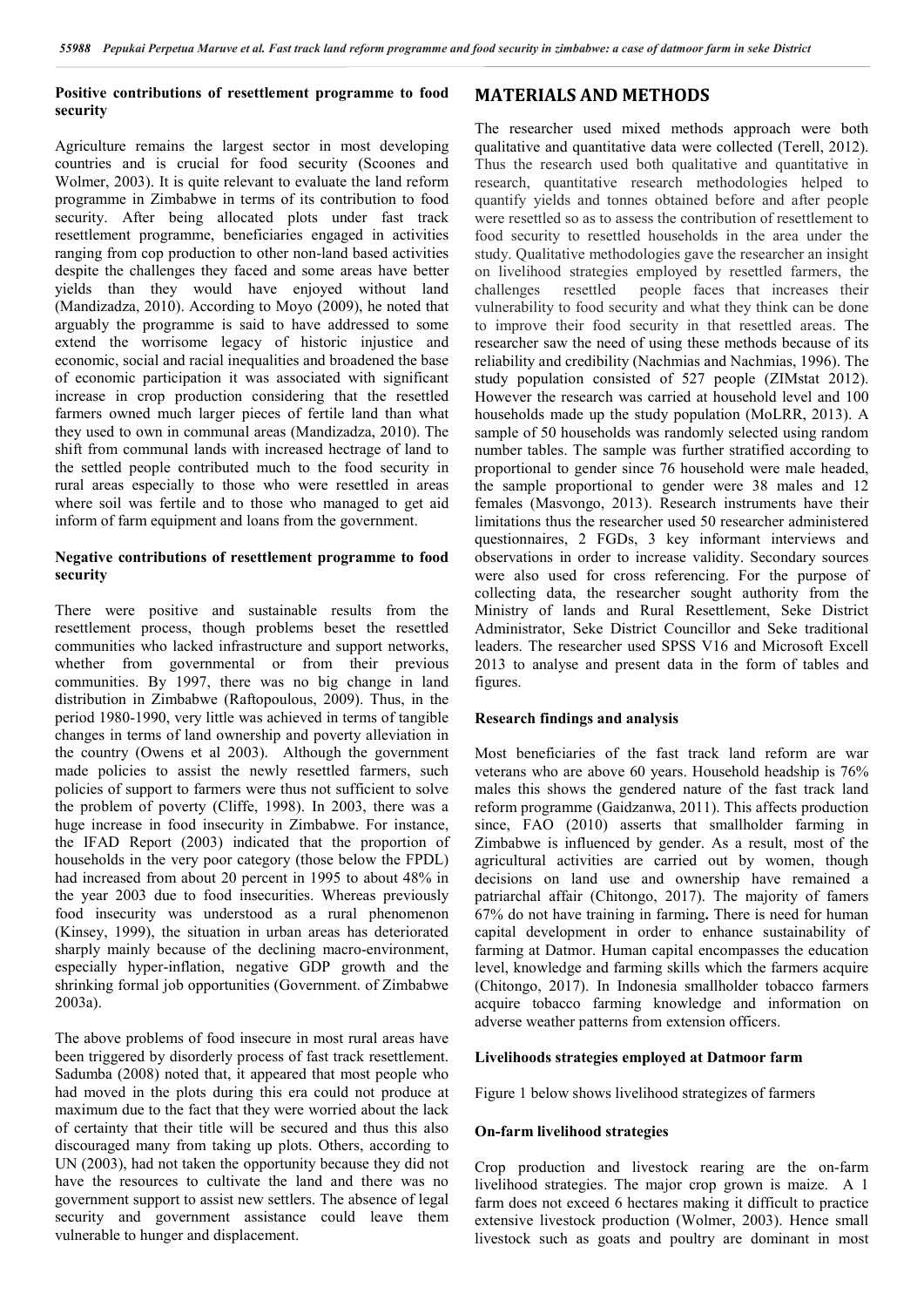households. Cooperative gardens are another livelihood strategy being practised at Datmoor farm where vegetables, maize, tomatoes and onions are grown.Cooperative gardens as a strategy by Help German has greatly improved the standards of living of Rushwaya community. The community`s capitals have improved through selling products from the garden. One can note that, food insecurity has been reduced since the intervention of Help German in the community (Chitongo and Magaya, 2013:213). These cooperative gardens are strategically located near water sources. This concurs to Rukuni and Eicher (1984) who assert that, cooperative gardens are a livelihood diversification strategy since crops grown provide a food which act as a buffer against food insufficiency prior to main harvest.



**Figure 1. On-farm livelihood strategies**

## **Non-farm livelihood strategies employed at the farm**



**Figure 2. Non-farm livelihoods strategies employed at the farm**

Rotational Savings (ROSCAs) and vending are the major off farm livelihood strategies practiced at Datmoor farm. People re-invest their incomes they get from crop production and livestock selling. This is supported by Potter et al (2002) who describes ROSCAs as the, "poor man's bank, the money in the scheme is not idle for long but changes hands rapidly, satisfying both consumption and production needs. ROSCAs provide a means for the utilisation of surplus funds and savings for low income households which gives a window of opportunity for members to save, at the same time maximizing return.

## **Contributions of Resettlement to Food Security at Datmoor farm**

**Crops grown at Datmoor farm:** The majority of farmers at Datmoor grow maize. Seke district is in natural farming region 2 which is intensive farming average annual rainfall is 760mm (Chamunorwa, 2010). This concurs to what Moyana (1984) postulated that, types of crops grown depend on environmental conditions, market demands, and preference.



**Figure 3. Crops grown before and after resettlement**

Tobacco production is also popular at Dartmor it has a high market demand and value than maize. Interest in tobacco farming is growing rapidly in Africa with many small scale farmers taking up tobacco farming as a way of supplementing their household incomes (Marawanyika, 2011). Tobacco farming can be used as a strategy for attaining food security, even though tobacco farming is not an edible crop. Households can raise sufficient income from tobacco farming to meet household food requirements. Keyser (2002) argues that tobacco farming provides small scale farmers with an important safety net against increased climate variability. Drought resistant crops such as sorghum, millet and rapoko are also grown as a coping strategy during dry seasons.

## **Average yields per household annually before and after resettlement**

**Table 1. Average annual yields per household before and after resettlement**

| Crops grown | vield<br>Average<br>per   | vields<br>Average<br>per |
|-------------|---------------------------|--------------------------|
|             | hectare<br>tonnes)<br>(in | hectare per (in tonnes)  |
|             | annually                  | annually                 |
|             | *before resettlement      | **after resettlement     |
| Maize       | 0.38                      | 0,42                     |
| Tobacco     | 0.32                      | 0.38                     |
| Soya beans  | 0,001                     | 0,015                    |
| Groundnuts  | 0,007                     | 0.008                    |
| Round nuts  | 0,007                     | 0,005                    |
| Sorghum     | 0,001                     | 0,003                    |

\*Before resettlement 1999 \*\* after resettlement 2015

Results show that there is a small increase in output in all crops after resettlement. Area under production, farming experience influence production (Masvingo, 2013). The fast track land reform provided farmers with increased arable land. However extension services still remain limited resulting in low yields. Mandizadza (2010), notes that, the support extended by government in form of provision of inputs, seeds is inadequate to transform Zimbabwe's land reform into an agrarian reform. The increase in production has resulted in increased income.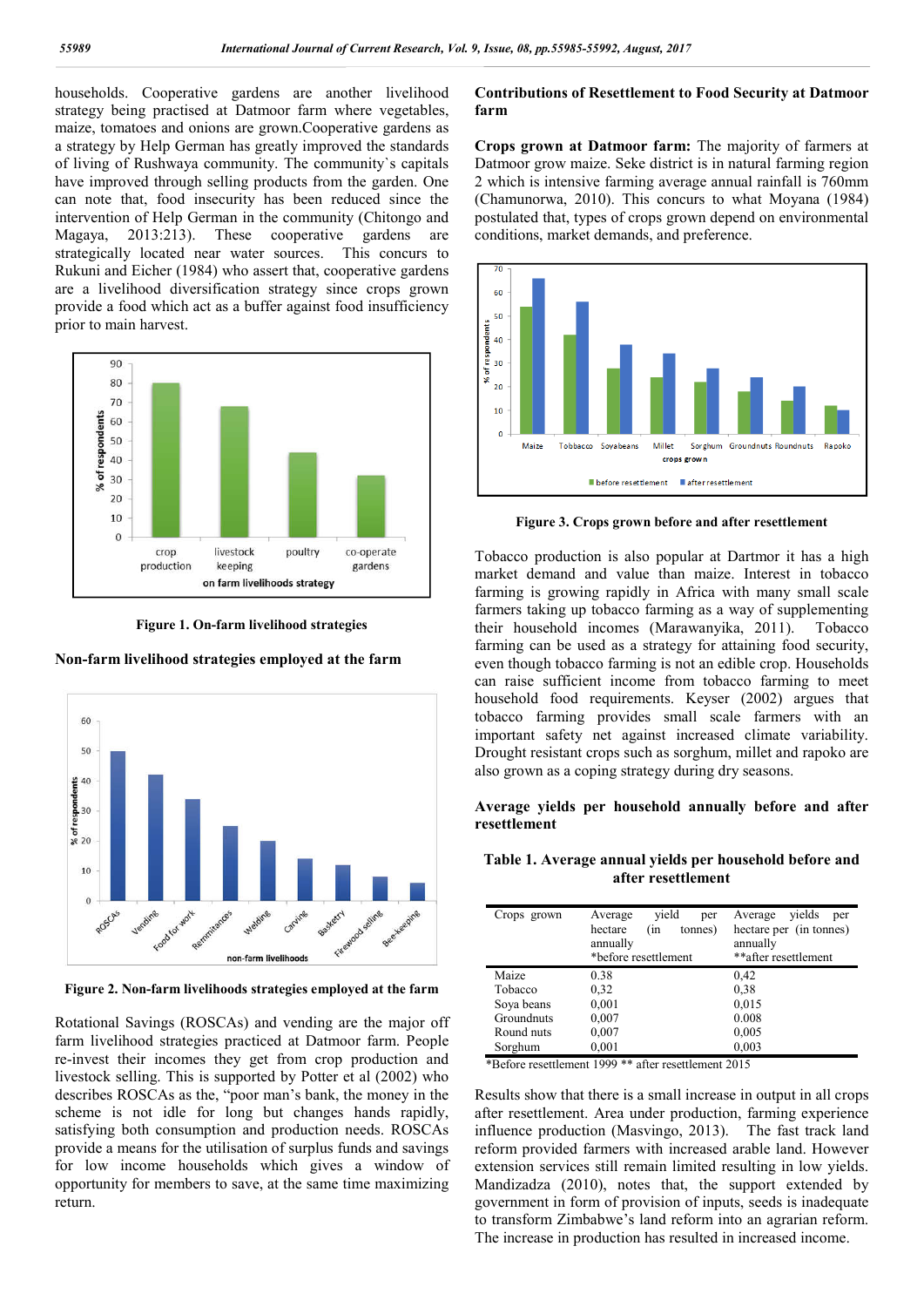## **Livestock ownership by respondents**

**Table 2. Average livestock ownership per household before and after resettlement**

| Livestock owned | Before resettlement | After resettlement |
|-----------------|---------------------|--------------------|
| Cattle          |                     |                    |
| Goats           |                     |                    |
| Pigs            |                     |                    |
| Donkeys         |                     |                    |

Results show a slight increase in livestock ownership. Livestock production was affected by the 2002 drought. This was also exacerbated by the economic decline of 2006-2009. Thus farmers tended to trade their livestock in exchange of maize (Keyser, 2002).

## **Challenges Encountered at Datmoor Farm**

**Financial constraints:** The 99 year lease proved by the government does not provide collateral security for farmers. Thus they cannot acquire loans from financial institutions. The World Bank defines a poor person as one who leaves on less than 1 US\$ per. One farmer noted:

- *Most of people on Datmor farm are poor peasants that are less privileged who can hardly afford a day's meal.*
- Hence, lack of finance by resettled farmers triggers high chances of food insecurity.

#### **Water scarcity**

Findings indicate that, both portable and irrigation water is scarce. Farming is rain-fed hence in the event of a drought farmers do not have a safety net to stay food secure. *Extreme weather conditions which include low rainfall and high temperatures in Seke District has affected water supply.*

#### **Noted one farmer**

A respondent from one focus group discussion indicated that, dams dry up during the year. Thus farmers have to walk long distances so as to access portable water for domestic use which means more time is wasted which should have been used for tilling their lands. An Arex officer highlighted that:

#### *There are no boreholes within the resettled farm.*

Chambers (1987) who noted that, many resettlement schemes in Africa found it expensive to provide settler groups with facilities like roads, boreholes, and schools.

## **Inadequate skills and knowledge in farming practice**

Since most farmers have limited farming Knowledge. They lack capacity to fully utilise the assets they have to enhance productivity. Thus they fail to convert their endowments into entailment's (Mutami, 2015). The researcher observed that, most farmers engage in poor farming methods such as stream bank cultivation and overgrazing which lead to siltation of rivers and environmental degradation.

Most of the maize at the farm was inadequately weeded which made maize susceptible to pests, insects and diseases thereby affecting yields leading to most farmers attaining less yields than anticipated which is a threat to food security.



**Plate 1. Inadequate weeded maize at Datmoor farm**

### **Poor road networks**

Poor road infrastucture is a challenge that is encountered by many plot holders at the farm. Poor road networks has led spatial marginalisation which has led to high transportation costs. Thus increasing vulnerability and reducing effectiveness of production systems.

#### **Conclusion**

The major on-farm livelihood strategy employed at Datmoor farm is crop farming. Maize is the most popular crop grown, though some drought tolerant crops are also grown as a resilient strategy. However, these crops are grown in smaller quantities, thus making it difficult for them to curtail the challenge of food insecurity. The community has come together through cooperative gardens to enhance their household income. However, due to water scarcity these cooperative gardens do not produce much as a safety net in poverty alleviation. Off-farm and non-farm livelihood strategies include, internal savings and lending clubs, vending, food for work, remittances, welding, basketry, firewood selling and bee-keeping. These strategies help in enhancing food security to resettled farmers. They also are part of a livelihood diversification strategy which helps during times of shocks and stress. As noted by Bernstein et al (1991), off farm production activities augment agricultural yields, reduces households dependence on unreliable rain fed agriculture and provide them with something to lean back on if agriculture fails to meet some or all their nutritional requirements. Thus non-farm activities also help in reducing vulnerability to food insecurity during drought years.

Households at Datmoor farm in Seke District are food insecure. This has been partly influenced by the socio economic environment which affected agriculture supply chain. This has affected farming inputs, infrastructure development and even marketing policies. Even though farmers have access to land they still have inadequate resources to fully utilise the land. Despite efforts to come up with adaptive and coping strategies the sustainability of these strategies has been questioned as they tend to degrade the biophysical environment. These strategies have been inadequate such that they have not been significant in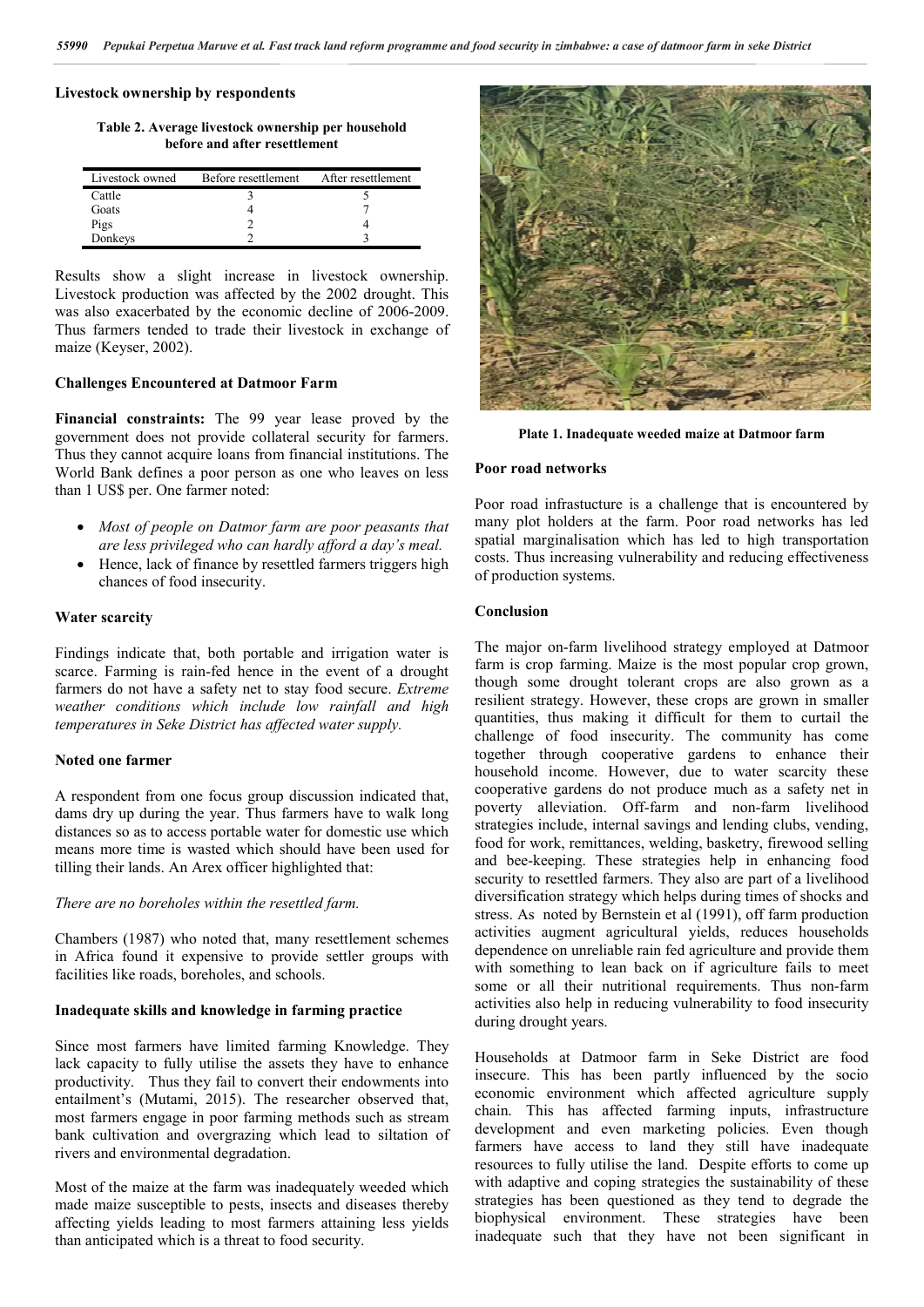alleviating food insecurity. The problem has been exacerbated by the following challenges financial constraints, water scarcity, poor farming methods, and poor

#### **Recommendations**

- The government should ensure that resettled farmers get tittle deeds so that they act as surety. Thus enabling farmers to be able to get loans which will help to finance production.
- The Zimbabwe government needs to increase research and extension services by expanding and capacitating AGRITEX.
- An Intergrated Approach is needed for water resource management. This can be achieved through water harvesting techniques, Irrigation development and management systems should be put in place.
- The mechanisation policy should be fully implemented so as to improve efficiency and effectiveness of agricultural production.
- The government should also provide markets that subsidise farmers in order to protect smallholder farmers. For example the price per tonne must be increased so that most resettled farmers do not concentrate on tobacco which have high market value but also concentrate on maize as a staple crop to enhance food security.
- The government should be installation of irrigation schemes in resettled areas so that people will be able to farm throughout the year, thereby reducing of dependency on non-farm activities during off farming seasons. Also, irrigation activities will help to increase incomes for resettled areas thereby lessening vulnerability of food insecurity in rural areas
- Government and non-governmental organisations should enhance implementation of water and sanitation programmes in order to reduce the prevalence of diseases.
- Environmental policy for natural resource conservation should be implemented.

### **REFERENCES**

- Alexander J. 2006. The Unsettled Land State Making and the politics of Land in Zimbabwe 1893-2003 Harare: Weaver Press
- Auret D 1990. A Decade of developing Zimbabwe 1980-90 Gweru: Mambo Press
- Bernstein, H., Crow, B. and Johnson, H. 1991. Rural Livelihoods. Cries and Responses Oxford University Press, Oxford
- Chambers R, 1987. Sustainable Rural Livelihoods. A strategy for people, environment and development. An overview paper for Only One Earth: Conference on Sustainable Development, 28–30 April 1987 London: IIED
- Chambers R. 1983. Rural Development- Putting the Last First New York: Longman
- Chamunorwa A. 2010. Comparative Analysis of Agricultural Productivity between Newly Resettled Farmers and Communal Farmers in Mashonaland East Province. Harare: Institute of Development Studies.
- Chitongo L, and Magaya E.V., 2013. Cooperative Gardens and Rural Development the Case of Help German in Gutu

Ward 25 *Zimbabwe Journal of Agriculture and Sustainability* Vol 4, No. 2, 2013, 191-217

- Chitongo L. 2017. The Efficacy of Smallholder Tobacco Farmers on Rural Development in Zimbabwe Phd thesis University of the Free State, South Africa
- Cliffe, L 1988. The Prospects for Agricultural Transformation in Zimbabwe, in C Stoneman ed), Zimbabwe's Prospects: Issues of Land, Class, State and Capital in Southern Africa London: McMillan.
- Cousins B 1997. How do rights become Real? Formal and Informal Institutions in South Africa's Land Reform IDS Bulletin 28 (4)59-68
- Edward L. 2001. Land Reform in South Africa. Is it meeting the Challenge Policy No.1 Cape Town Programme for Land and Agrarian Studies, School of Government, University of the Western-Cape
- FAO, 2016. (Strategic work of FAO to Reduce Rural Poverty) Retrieved June 27, 2015, from www.fao.org/3/a-i5720e.pd. Accessed 10/08/2016
- FAO. 2010. Gender dimensions of agricultural and rural employment: Differentiated pathways out of poverty - Status, trends and gaps. the Food and Agricultural Organization of the United Nations, the International Fund for Agricultural Development and the International Labour Office.
- Gaidzanwa R B. 2011. Women and Land in Zimbabwe, Paper presented at the Conference "Why women matter in agriculture" Sweden, April 4-8, 2011.
- Gerrit, H. 1971. The Ujama village programme in Tanzania: New forms of Rural Development The Hague Institute of Social Studies
- Goran, H. 1980. Beyond Ujama in Tanzania: Underdevelopment and an uncaptured peasantry Berkely University of California
- Government of Zimbvabwe, 2003a. Report of the presidential land review committee on the implementation of the fast track land reform programme, 2000–2002 'The Utete report' Harare: Government Printers
- Haralambos M and Holborn M 1991. Sociology, Themes and Perspectives London: Collins
- Hooper P L. 2003. Forced Population Transfers in Early Ottoman Imperial Strategy. A Comparative Approach Princeton University
- IFAD, 2003. Internal Fund for Agricultural, Rural Poverty London: ZED Books
- Kelly V, Adesiana A and Gordon A, 2003. Expanding Access to Agricultural inputs in Africa volume 28 no 4
- Keyser, J. C. 2002. The Costs and Profitability of Tobacco Compared to Other Crops in Zimbabwe. Economics of Tobacco Control Paper No.1 HNP Discussion Paper, World bank.
- Kinsey, BH. 1999. Land reform, growth and equity: emerging evidence from Zimbabwe's resettlement programme, Journal of Southern African Studies
- Magaramombe G., 2010. Agrarian displacements, replacements and resettlement, displaced in place, farm workers in Mazowe District Journal of Southern African Studies volume 36 No. 2 361-75
- Malcom M. 1988. New Zealand Historical Atlas Journal of Urban History
- Mandizadza S. 2010. The Livelihoods after Land Reform in Zimbabwe Working Paper 2 Project PLAAS Cape town
- Marawanyika, G. 2011. Bloomberg Business Week. Retrieved 6 2011, from www.businessweek.com/news/2011-07-